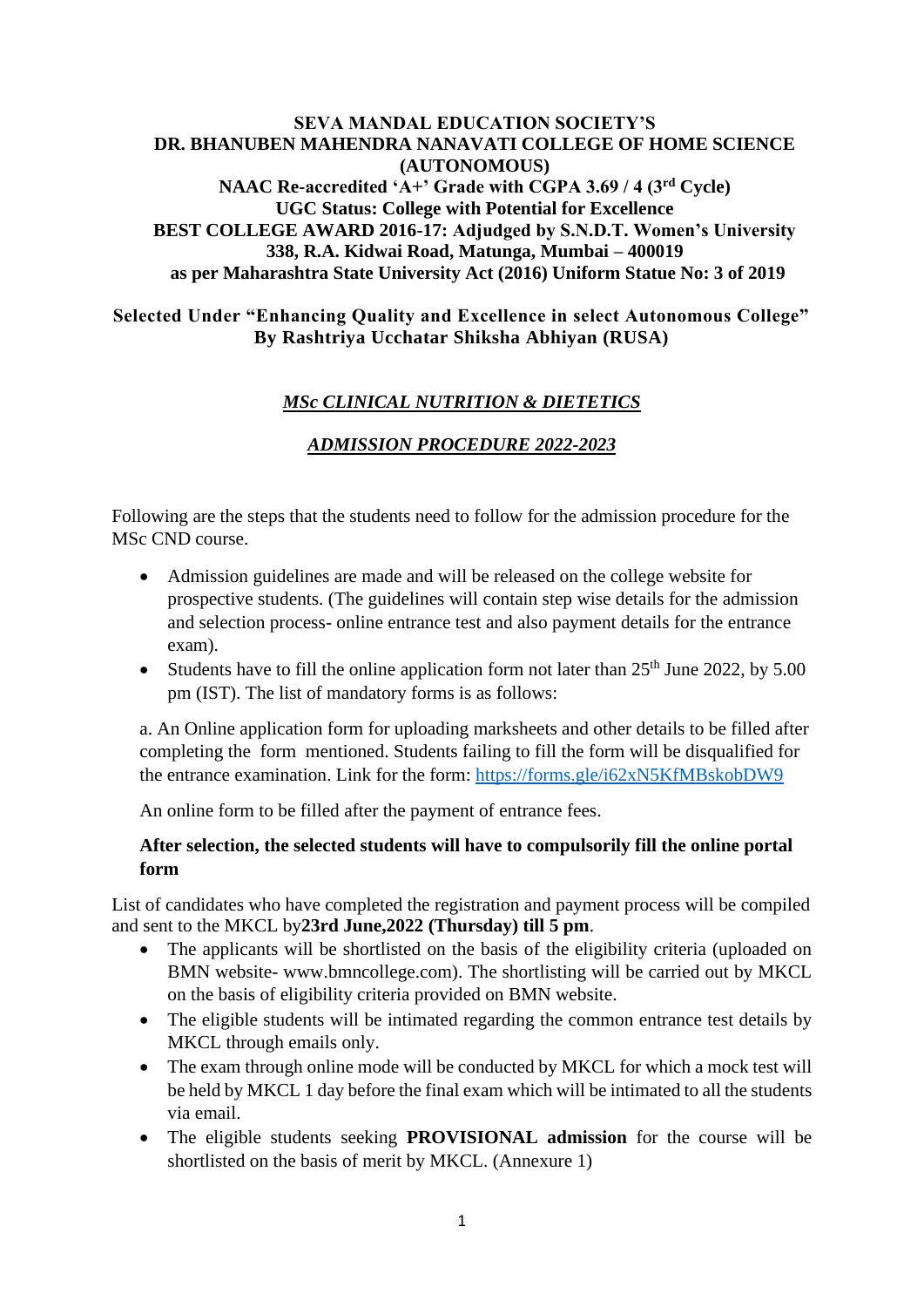- The first list of selected students (MSc CND 40 students) will be displayed on the college website within 5 working days after completion of the exam. (6<sup>th</sup> July 2022 before 5pm) on college website and Notice Board on the ground floor of the college.
- These students must pay the required course fee (details will be mentioned on the college website) within **3to 4 working days** after display of the list  $(7<sup>th</sup> - 13<sup>th</sup>$  July, 2022). **Mode of payment: Online only**
- The second list, for the remaining seats (seats not filled from the first list), will be updated on **14th July, 2021 before 5pm** on the college website and on Notice board on the ground floor of the college.
- These students must pay the course fee within **3 to 4 working days** of display of the list (**by 15th - 18th July, 2022).**
- Third list, if required, will follow a similar process.
- NOTE: If students have applied for both courses (MSc CND & PGDSSFN), admission will be given as per student's first preference. (preference to be indicated in the provisional registration form- **form C**)
- After completion of the admission process students will be informed by the department for orientation and commencement of lectures through email.
- **NOTE:** The admission given to the students **will be provisional only.** The college can cancel the admission if the selected student fails to receive the graduation degree (in case of ATKT). Refund of fees will be as per the SNDT rule (mentioned on the college website)

# **ENTRANCE EXAM FEES : RS 1000/-(Thousand Only/) [ NON REFUNDABLE]**

# **BANK DETAILS FOR ONLINE MODE OF PAYMENT**

**1)Beneficiary name:** 

 **Dr B.M.N.College of Home Science**

**2) Bank Name: Union Bank of India**

**3)Account number: 036410011012090**

**4)IFSC Code : UBIN0803642**

**Branch-Matunga Pin code 400019**

#### **ANNEXURE 1: Merit list for provisional admission**

1. Aggregate marks for 5 semesters (Semester I-V) will be considered based on the marksheet provided by the applicant.

|                 | Online Entrance Exam   50 Marks (Minimum Passing 50%) |
|-----------------|-------------------------------------------------------|
| <b>BSc Exam</b> | 50 marks (Semester 1 to semester 5)                   |

#### • **Evaluation of MSc CND Entrance Exam Marks:**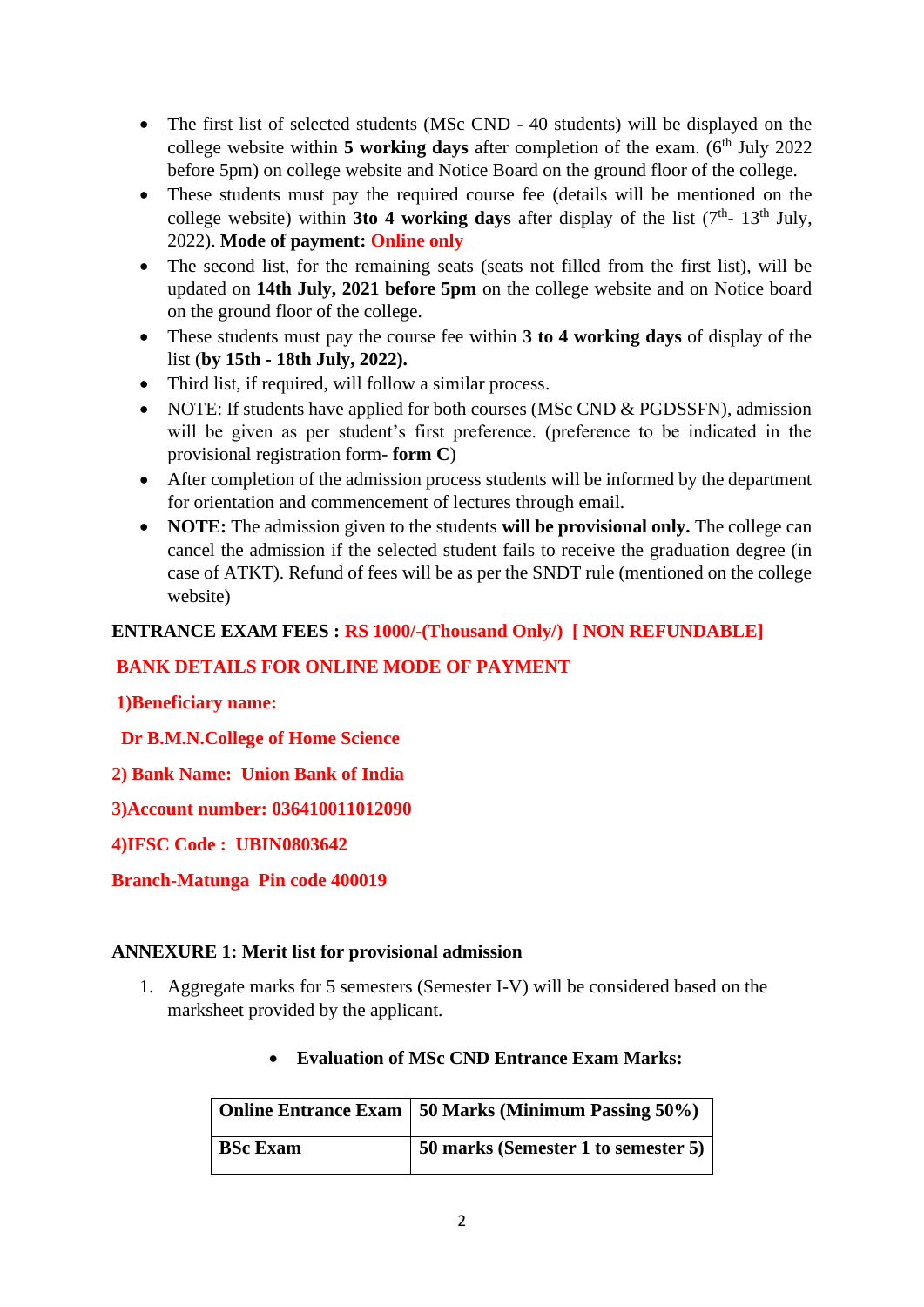|                 | Each semester $=$ out of 10 marks |
|-----------------|-----------------------------------|
| <b>TOTAL</b>    | 100 Marks                         |
| Percentage wise | <b>Distribution of Marks</b>      |
| 75% and above   | 10 Marks                          |
| 70 % to 74.99%  | 09 Marks                          |
| 65 % to 69.99%  | 08 Marks                          |
| 60 % to 64.99%  | 07 Marks                          |
| 55% to 59.99%   | 06 Marks                          |
| 50% to 54.99%   | 05 marks                          |

# **Eligibility Criteria:**

• Group A:

### **Candidates with B.Sc. with the following specialization with minimum 50% are eligible:**

Food Science & Nutrition/ Nutrition and Dietetics/ Human Nutrition/ Clinical Nutrition and Dietetics/ Public Health & Nutrition/ Food Science technology & Nutrition/ Home Science with Specialization in Nutrition/ Community Nutrition.

• Group B:

# **Candidates with B.Sc. in Science with minimum 55% and should have passed any 3 of the following subjects (each subject must be of minimum 4 credits) are eligible:**

Nutritional Biochemistry/ Human Science/ Food Control & Quality Management/ Applied Nutrition/ Food Processing & Preservation/ Food Science/ Sports Nutrition/ Nutrition & Dietetics/ Diet Therapy or Medical Nutrition Therapy/ Food Service Management/ Nutraceuticals/ Human Physiology/ Public Health & Nutrition/ Nutrition Through Life Cycle.

#### • Group C:

# **Candidates with Post Graduate Diploma in following specialization with minimum 55% are eligible:**

Sports Nutrition/ Applied Nutrition/ Clinical Nutrition/ Nutrition & Dietetics/ Public Health or Community Nutrition/ Therapeutic Dietetics.

• Group D:

**Candidates with B.Sc. in Vocational Science** with specialization in Food Science and related discipline with minimum 55% are eligible.

• Group E: